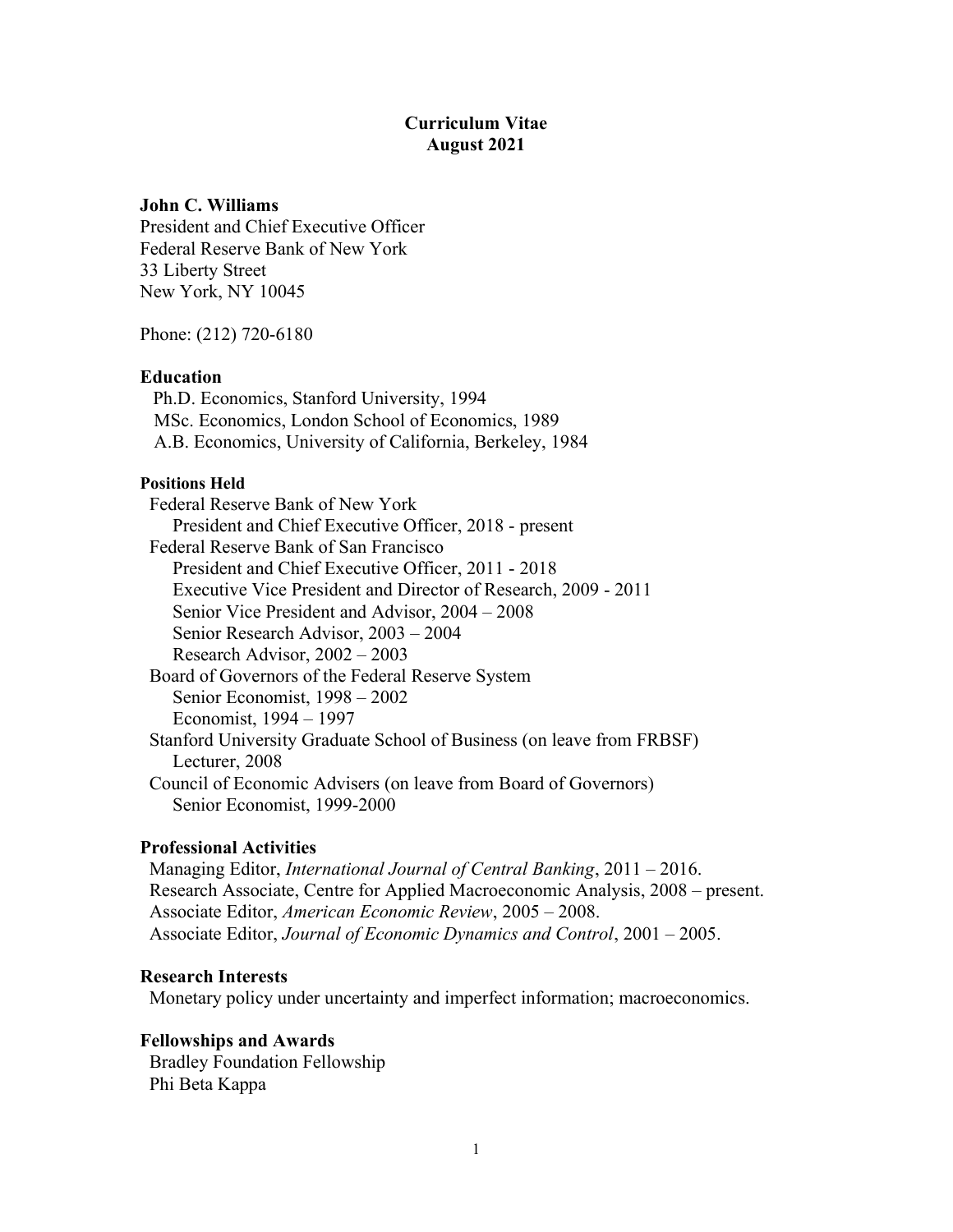## Published Research Articles

"What to Expect from the Lower Bound on Interest Rates: Evidence from Derivatives Prices," (with Thomas M. Mertens), American Economic Review, 111 (8), August 2021, 2473-2505.

"Tying Down the Anchor: Monetary Policy Rules and the Lower Bound on Interest Rates," (with Thomas M. Mertens), in John H. Cochrane and John B. Taylor (ed.) Strategies for Monetary Policy, Stanford, CA: Hoover Institution Press, 2020, 103-154.

"Monetary Policy Frameworks and the Effective Lower Bound on Interest Rates," (with Thomas M. Mertens), American Economic Association Papers and Proceedings, 109, May 2019, 427-32.

"Measuring the Natural Rate of Interest: International Trends and Determinants," (with Kathryn Holston and Thomas Laubach), Journal of International Economics, 108, May 2017, S59-S75.

"Measuring the Natural Rate of Interest Redux," (with Thomas Laubach), Business Economics, 51(2), April 2016, 57-67.

"A Wedge in the Dual Mandate: Monetary Policy and Long-Term Unemployment," (with Glenn D. Rudebusch), Journal of Macroeconomics, 47A, March 2016, 5-18.

"The Decline in the Natural Rate of Interest," Business Economics, 50(2), April 2015, 57-60.

"Measuring the Effect of the Zero Lower Bound on Medium- and Longer-Term Interest Rates," (with Eric T. Swanson), American Economic Review, 104 (10), October 2014, 3154-3185.

"Measuring the Effect of the Zero Lower Bound on Yields and Exchange Rates in the U.K. and Germany," (with Eric T. Swanson), Journal of International Economics, 92 (S1), 2014, 2-21.

"A Defense of Moderation in Monetary Policy," Journal of Macroeconomics, 38, December 2013, 137-150.

"Monetary Policy Mistakes and the Evolution of Inflation Expectations," (with Athanasios Orphanides), in Michael D. Bordo and Athanasios Orphanides (ed.), The Great Inflation: The Rebirth of Modern Central Banking, Chicago: University of Chicago Press, 2013, 255-297.

"Have We Underestimated the Probability of Hitting the Zero Lower Bound?" (with Hess Chung, Jean-Philippe Laforte, and David Reifschneider), Journal of Money, Credit and Banking, 44, 2012, 47-82.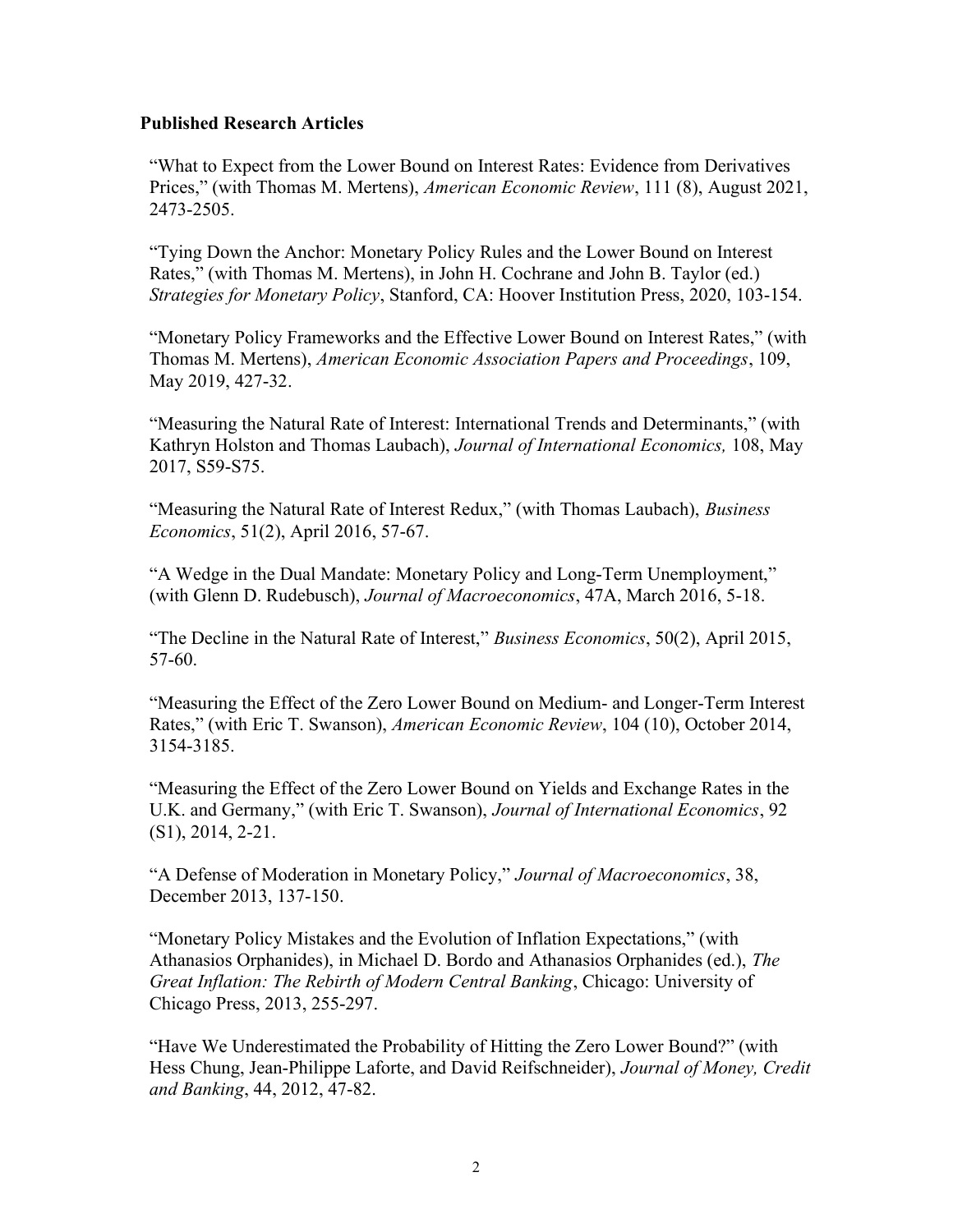"Simple and Robust Rules for Monetary Policy," (with John B. Taylor), in Benjamin Friedman and Michael Woodford (ed.), Handbook of Monetary Economics, Volume 3B, North-Holland, 2011, 829-860.

"Welfare-Maximizing Monetary Policy under Parameter Uncertainty," (with Rochelle M. Edge and Thomas Laubach), Journal of Applied Econometrics, 25(1), January/February 2010, 129-143.

"Heeding Daedalus: Optimal Inflation and the Zero Lower Bound," Brookings Paper on Economic Activity, Fall 2009, 2010, 1-37.

"Imperfect Knowledge and the Pitfalls of Optimal Control Policy," (with Athanasios Orphanides), in Carl Walsh and Klaus Schmidt-Hebbel (ed.), Central Banking, Analysis and Economic Policies: Monetary Policy Under Uncertainty and Learning, Central Bank of Chile, 2009, 115-144.

"Forecasting Recessions: The Puzzle of the Enduring Power of the Yield Curve," (with Glenn D. Rudebusch), Journal of Business and Economic Statistics, 27(4), October 2009, 492-503.

"A Black Swan in the Money Market," (with John B. Taylor), American Economic Journal: Macroeconomics, 1(1), January 2009, 58-83.

"Learning, Expectations Formation, and the Pitfalls of Optimal Control Monetary Policy," (with Athanasios Orphanides), Journal of Monetary Economics, 55, October 2008, S80-S96.

"Revealing the Secrets of the Temple: The Value of Publishing Central Bank Interest Rate Projections," (with Glenn D. Rudebusch), in John Y. Campbell (ed.) *Asset Prices* and Monetary Policy, University of Chicago Press, 2008, 247-284.

"Learning and Shifts in Long-Run Productivity Growth," (with Rochelle M. Edge and Thomas Laubach), Journal of Monetary Economics, November 2007, 2421–2438.

"Robust Monetary Policy with Imperfect Knowledge," (with Athanasios Orphanides), Journal of Monetary Economics, August 2007, 1406-1435.

"Inflation Targeting under Imperfect Knowledge," (with Athanasios Orphanides), in Frederic Mishkin and Klaus Schmidt-Hebbel (ed.) Monetary Policy under Inflation Targeting, Central Bank of Chile, 2007. Reprinted in FRBSF Economic Review, 2007.

"Monetary Policy in a Low Inflation Economy with Learning," in Monetary Policy in an Environment of Low Inflation; Proceedings of the Bank of Korea International Conference 2006, Seoul, Korea: The Bank of Korea, 2006, 199-228. Reprinted in FRBSF Economic Review, 2010.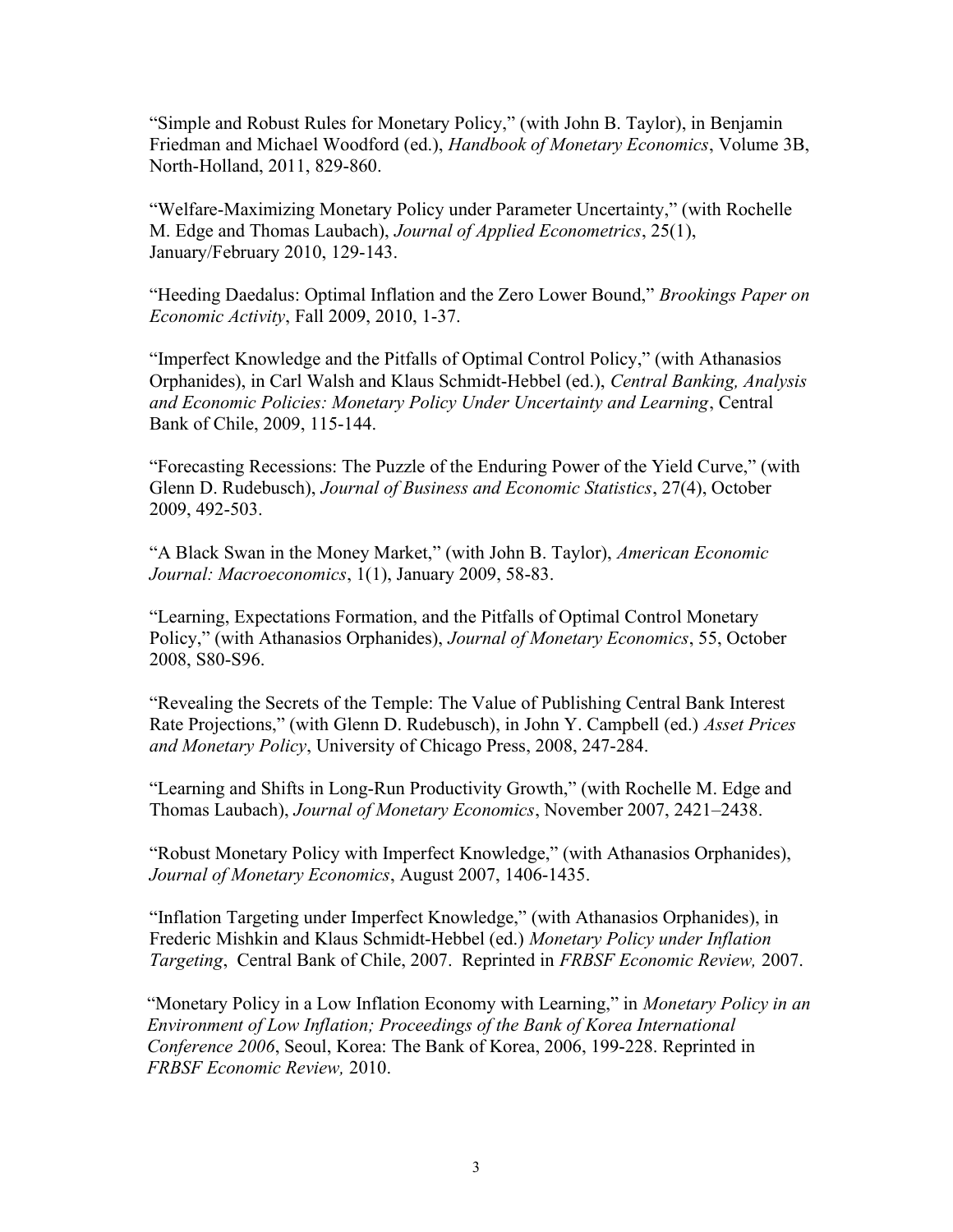"Monetary Policy with Imperfect Knowledge," (with Athanasios Orphanides), Journal of the European Economic Association, 4 (2-3), April/May 2006, April-May 2006, 366– 375.

"Monetary Policy under Uncertainty in Micro-founded Macroeconomic Models," (with Andrew T. Levin, Alexei Onatski, and Noah Williams), NBER Macroeconomics Annual 2005, 20, Cambridge, Mass.: MIT Press, 2006, 229-287.

"Robust Estimation and Monetary Policy with Unobserved Structural Change," in Jon Faust, Athanasios Orphanides, and David Reifschneider (ed.) Models and Monetary Policy: Research in the Tradition of Dale Henderson, Richard Porter, and Peter Tinsley, Washington, DC: Board of Governors of the Federal Reserve System, 2005. Reprinted in FRBSF Economic Review, 2005.

"The Decline of Activist Stabilization Policy: Natural Rate Misperceptions, Learning, and Expectations," (with Athanasios Orphanides), Journal of Economic Dynamics and Control, November 2005, 1927-1950.

"Using a Long-Term Interest Rate as the Monetary Policy Instrument," (with Bruce McGough and Glenn D. Rudebusch), Journal of Monetary Economics, 52, July 2005, 855-879.

"Inflation Scares and Monetary Policy," (with Athanasios Orphanides), Review of Economic Dynamics, 8, April 2005, 498-527.

"Investment, Capacity, and Uncertainty: A Putty-Clay Approach," (with Simon Gilchrist), Review of Economic Dynamics, 8, January 2005, 1-27.

"Imperfect Knowledge, Inflation Expectations, and Monetary Policy," (with Athanasios Orphanides), in Ben S. Bernanke and Michael Woodford (ed.) The Inflation-Targeting Debate, Chicago: University of Chicago Press, 2004, 201-234.

"Measuring the Natural Rate of Interest," (with Thomas Laubach), Review of Economics and Statistics, 85(4), November 2003, 1063–1070.

"Robust Monetary Policy with Competing Reference Models," (with Andrew T. Levin), Journal of Monetary Economics, 50, July 2003, 945–975.

"The Performance of Forecast-Based Monetary Policy Rules under Model Uncertainty," (with Andrew T. Levin and Volker Wieland), American Economic Review, 93(3), June 2003, 622-645.

"Simple Rules for Monetary Policy," Federal Reserve Bank of San Francisco Economic Review, 2003, 1-12.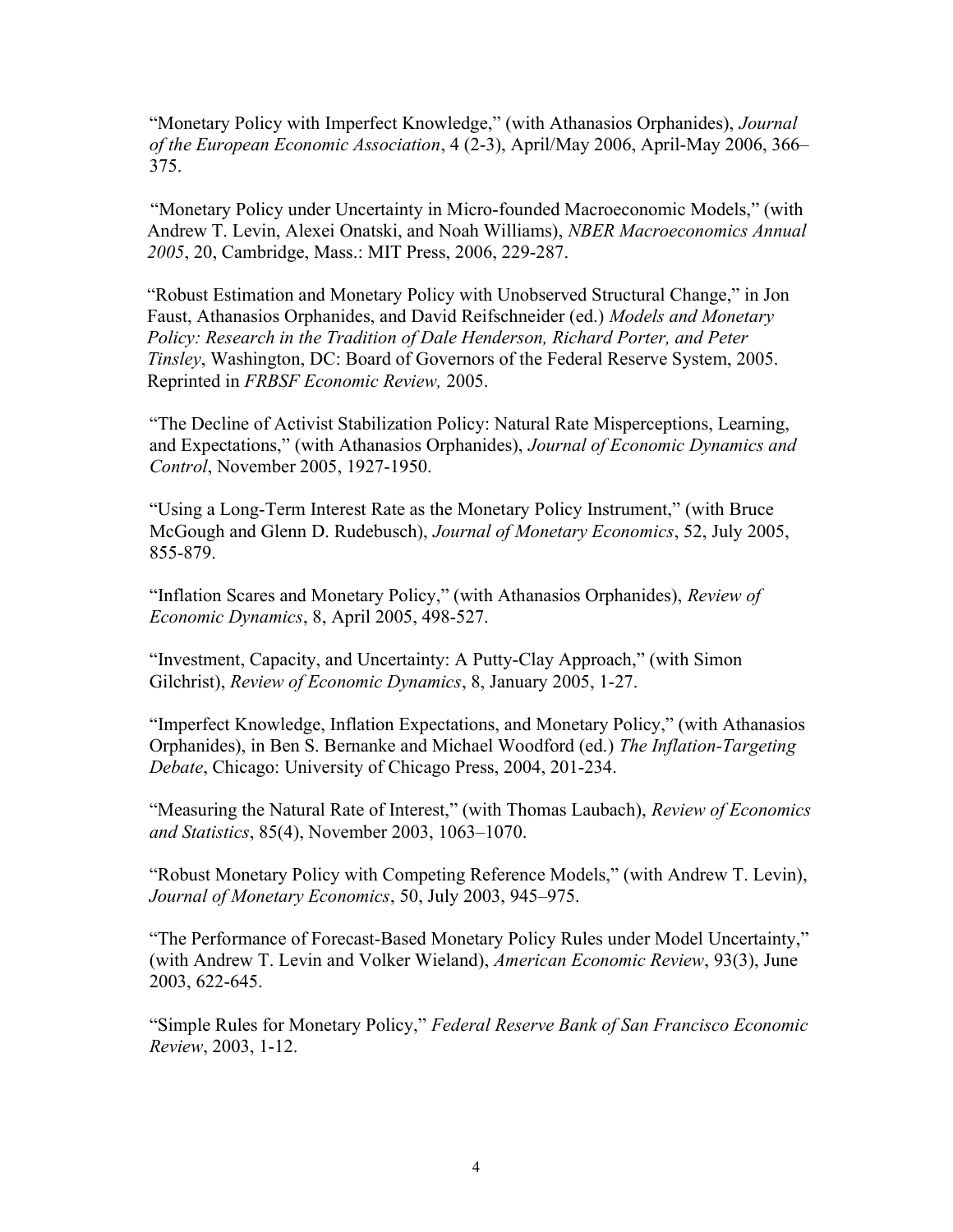"Robust Monetary Policy Rules with Unknown Natural Rates," (with Athanasios Orphanides), Brookings Papers on Economic Activity, Vol. 2, 2002, 63-145.

"Three Lessons for Monetary Policy in a Low Inflation Era," (with David Reifschneider), Journal of Money, Credit and Banking, 32(4), November 2000, 936- 966.

"Putty-Clay and Investment: A Business Cycle Analysis," (with Simon Gilchrist), Journal of Political Economy, 108(5), October 2000, 928-960.

"Too Much of a Good Thing? The Economics of Investment in R&D," (with Charles Jones), Journal of Economic Growth, 5, March 2000, 65-85.

"Robustness of Simple Monetary Policy Rules under Model Uncertainty," (with Andrew Levin and Volker Wieland), in John Taylor (ed.) Monetary Policy Rules, University of Chicago Press, 1999.

"Aggregate Disturbances, Monetary Policy, and the Macroeconomy: The FRB/US Perspective," (with David Reifschneider and Robert Tetlow), Federal Reserve Bulletin, January 1999, 1-19.

"Measuring the Social Rate of Return to R&D," (with Charles Jones), *Ouarterly Journal* of Economics, November 1998, 1119-1135.

"The Evolution of Macro Models at the Federal Reserve Board," (with Flint Brayton, Andrew Levin, and Ralph Tryon), Carnegie-Rochseter Conference Series on Public Policy, 47, December 1997, 43-81.

"The Role of Expectations in the FRB/US Macroeconomic Model," (with Flint Brayton, Eileen Mauskopf, David Reifschneider, and Peter Tinsley), Federal Reserve Bulletin, April 1997, 227-245.

"Expectations, Learning and the Costs of Disinflation: Experiments using the FRB/US Model," (with A. Bomfim, R. Tetlow, and P. von zur Muehlen), Monetary Policy and the Inflation Process, Basel, Switzerland: Bank of International Settlements, 1997.

# Discussions and Comments

"Discussion of 'Prospects for Inflation in a High Pressure Economy: Is the Phillips Curve Dead or Is It Just Hibernating?' by Peter Hooper, Frederic S. Mishkin, and Amir Sufi, U.S. Monetary Policy Forum, New York, NY, Feb 22, 2019. https://www.newyorkfed.org/newsevents/speeches/2019/wil190222

"Discussion of "Language after Liftoff: Fed Communication Away from the Zero Lower Bound'," by Michael Feroli, David Greenlaw, Peter Hooper, Frederic S.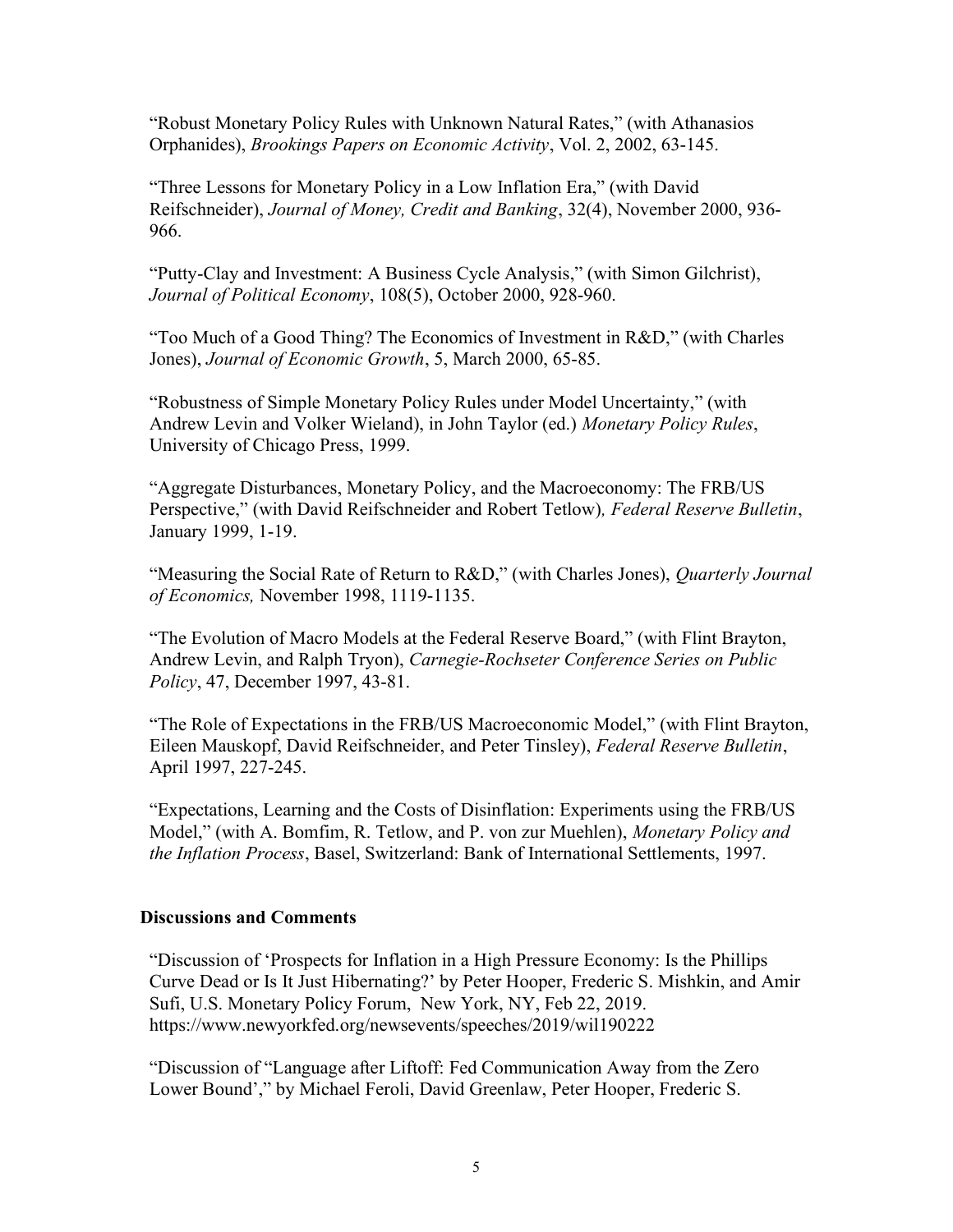Mishkin, and Amir Sufi, U.S. Monetary Policy Forum, New York, NY, February 26, 2016. http://www.frbsf.org/our-district/press/presidents-speeches/williamsspeeches/2016/february/language-after-liftoff-fed-communication-away-from-the-zerolower-bound/

"Discussion of Discussion of "Housing, Monetary Policy, and the Recovery," by Michael Feroli, Ethan S. Harris, Amir Sufi, and Kenneth D. West, U.S. Monetary Policy Forum, New York, NY, February 24, 2012. https://www.frbsf.org/ourdistrict/press/presidents-speeches/williams-speeches/2012/february/williams-housingmonetary-policy-recovery/

"Monetary Policy and Housing Booms," International Journal of Central Banking, 7(1), March 2011, 345-354.

"Wrap-up Discussion," in: Renee Fry, Callum Jones, and Christopher Kent (ed.) Inflation in an Era of Relative Price Shocks, Sydney, Australia: Reserve Bank of Australia, May 2010, 342-346.

"The Zero Lower Bound: Lessons from the Past Decade," NBER International Seminar on Macroeconomics, 6, 2010, 367-375.

"Discussion of 'Free Flows, Limited Diversification: Openness and the Fall and Rise of Stock Market Correlations, 1890-2001' by Quinn and Voth," NBER International Seminar on Macroeconomics, 6, 2010, 48-52.

"Discussion of 'A Snapshot on Inflation Targeting in its Adolescence' by Kenneth Kuttner," in Christopher Kent and Simon Guttmann (ed.) The Future of Inflation Targeting, Sydney, Australia: Reserve Bank of Australia, November 2004, 43-46.

"Discussion of 'Disagreement about Inflation Expectations' by N. Gregory Mankiw, Ricardo Reis, and Justin Wolfers," in Mark Gertler and Kenneth Rogoff (ed.) NBER Macroeconomics Annual 2003, 18, Cambridge, Mass.: MIT Press, 2004, 257-268

# Other Publications

"The Research–Policy Nexus: ZLB, JMCB, and FOMC," Journal of Money, Credit and Banking, Vol. 52 (S2), December 2020, 601-605.

"The Future Fortunes of R-star: Are They Really Rising?," Federal Reserve Bank of San Francisco Economic Letter, 2018-13, May 21, 2018.

"Supporting Strong, Steady, and Sustainable Growth," Federal Reserve Bank of San Francisco Economic Letter, 2018-10, April 9, 2018.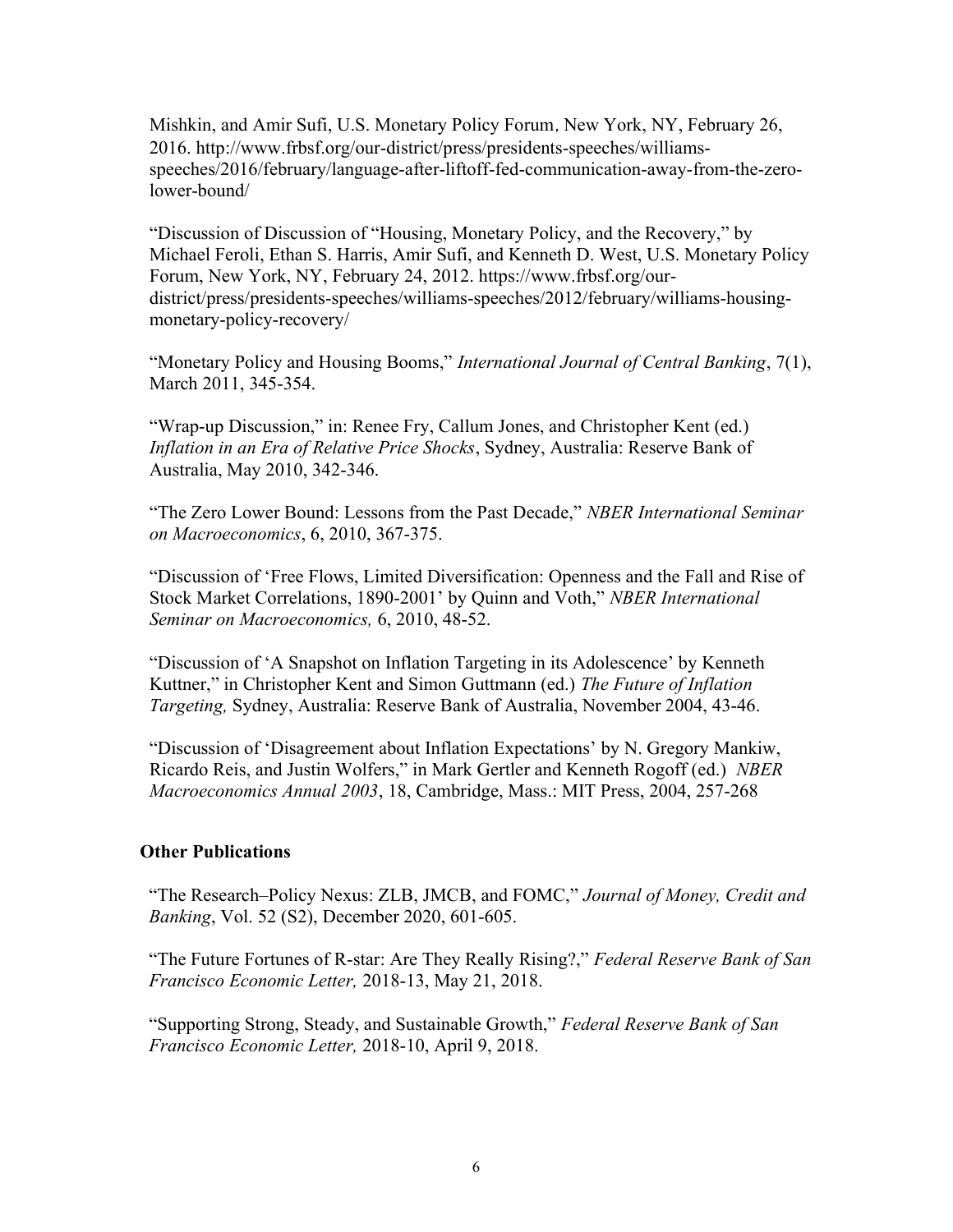"Expect the Expected: Staying Calm When the Data Meet the Forecasts," Federal Reserve Bank of San Francisco Economic Letter, 2018-03, February 5, 2018.

"Monetary Policy and the Economic Outlook: A Fine Balancing Act." Federal Reserve Bank of San Francisco Economic Letter, 2017-36, December 18, 2017.

"The Perennial Problem of Predicting Potential." Federal Reserve Bank of San Francisco Economic Letter, 2017-32, November 6, 2017.

"Interest Rates and the 'New Normal'." Federal Reserve Bank of San Francisco Economic Letter, 2017-29, October 10, 2017.

"Monetary Policy's Role in Fostering Sustainable Growth," Federal Reserve Bank of San Francisco Economic Letter, 2017-22, August 7, 2017.

"The Global Growth Slump: Causes and Consequences, Federal Reserve Bank of San Francisco Economic Letter, 2017-19, July 3, 2017.

"Preparing for the Next Storm: Reassessing Frameworks and Strategies in a Low R-star World," Federal Reserve Bank of San Francisco Economic Letter, 2017-13, May 8, 2017.

"DSGE models: A cup half full," in: DSGE Models in the Conduct of Policy: Use as intended, VoxEU Ebook, edited by: Refet Gürkaynak and Cédric Tille, April 28, 2017. http://voxeu.org/content/dsge-models-conduct-policy-use-intended

"Three Questions on R-star," Federal Reserve Bank of San Francisco Economic Letter, 2017-05, February 21, 2017.

"Looking Back, Looking Ahead, Federal Reserve Bank of San Francisco Economic Letter, 2017-02, January 23, 2017.

"Longview: The Economic Outlook, Federal Reserve Bank of San Francisco Economic Letter, 2016-24, August 22, 2016.

"Monetary Policy in a Low R-star World," Federal Reserve Bank of San Francisco Economic Letter, 2016-23, August 15, 2016.

"Economic Outlook: Springtime Is on My Mind," Federal Reserve Bank of San Francisco Economic Letter, 2016-16, May 16, 2016.

"Data Dependence Awakens," (with Benjamin Pyle), Federal Reserve Bank of San Francisco Economic Letter, 2016-12, April 11, 2016.

"Rules of Engagement," Federal Reserve Bank of San Francisco Economic Letter, 2016-06, February 29, 2016.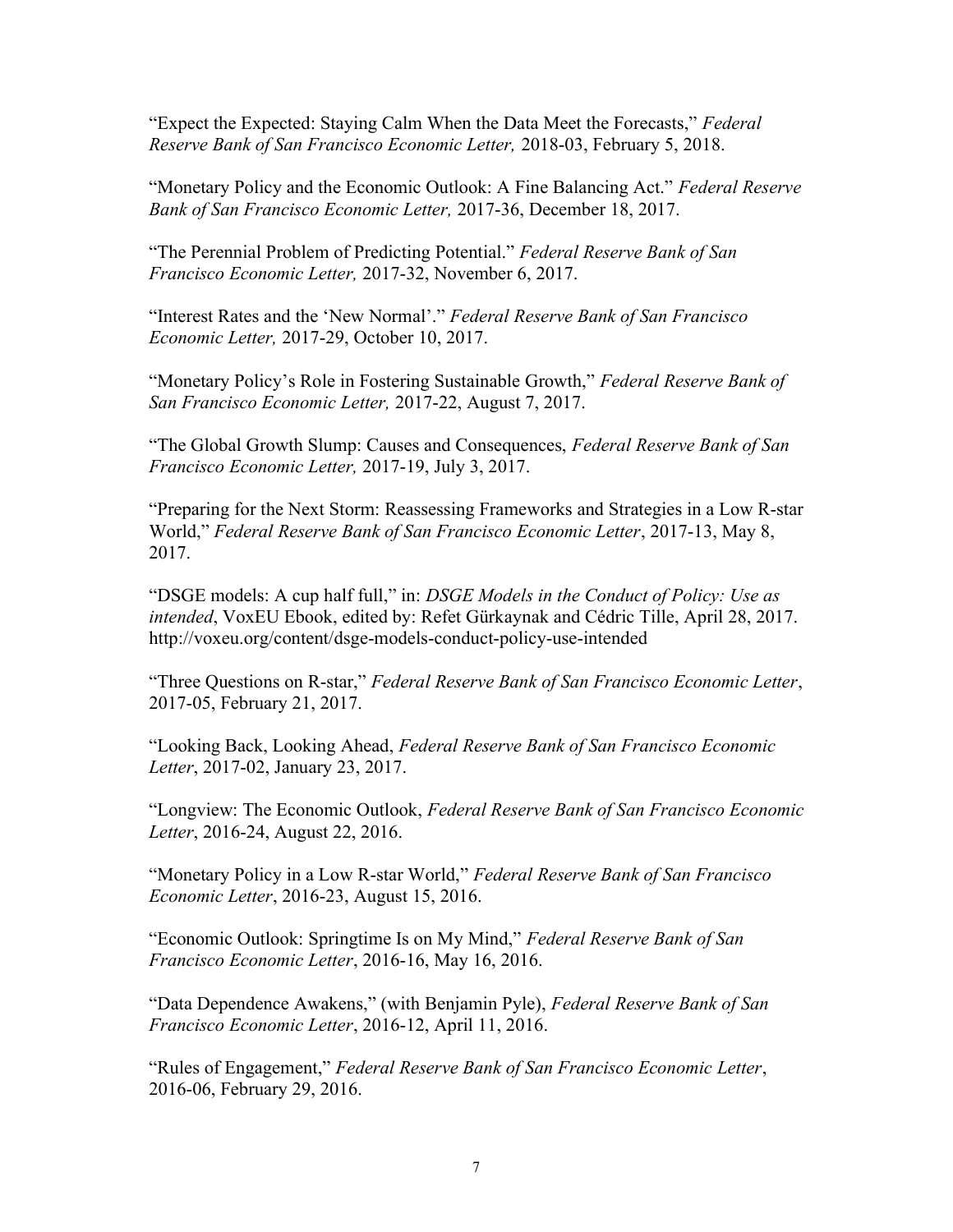"The Right Profile: Economic Drivers and the Outlook," Federal Reserve Bank of San Francisco Economic Letter, 2016-05, February 22, 2016.

"After the First Rate Hike," Federal Reserve Bank of San Francisco Economic Letter, 2016-01, January 11, 2016.

"Dancing Days Are Here Again: The Long Road Back to Maximum Employment," Federal Reserve Bank of San Francisco Economic Letter, 2015-36, December 7, 2015.

"Will Interest Rates Be Permanently Lower?" VoxEU, November 26, 2015. http://www.voxeu.org/article/evidence-low-real-rates-will-persist

"The Economic Outlook: Live Long and Prosper," Federal Reserve Bank of San Francisco Economic Letter, 2015-31, October 5, 2015.

"Measuring Monetary Policy's Effect on House Prices," Federal Reserve Bank of San Francisco Economic Letter, 2015-28, August 31, 2015.

"The Recovery's Final Frontier?" Federal Reserve Bank of San Francisco Economic Letter, 2015-23, July 13, 2015.

"Macroprudential Policy in a Microprudential World," Federal Reserve Bank of San Francisco Economic Letter, 2015-18, June 1, 2015.

"Looking Forward: The Path for Monetary Policy," Federal Reserve Bank of San Francisco Economic Letter, 2015-17, May 26, 2015.

"Monetary Policy and the Independence Dilemma," Federal Reserve Bank of San Francisco Economic Letter, 2015-15, May 11, 2015.

"The Value of Lifelong Learning," Federal Reserve Bank of San Francisco 2014 Annual Report, April 2015.

"The View from Here: Outlook and Monetary Policy," Federal Reserve Bank of San Francisco Economic Letter, 2015-08, March 9, 2015.

"Inflation Targeting and the Global Financial Crisis: Successes and Challenges," Fourteen Years of Inflation Targeting in South Africa and the Challenge of a Changing Mandate, South African Reserve Bank Conference Series 2014, Pretoria, South Africa: South African Reserve Bank, 2015, 95-111.

"Policy Rules in Practice," Journal of Economic Dynamics and Control, 49, December 2014, 151-153.

"Navigating toward Normal: The Future for Policy," Federal Reserve Bank of San Francisco Economic Letter, 2014-31, October 20, 2014.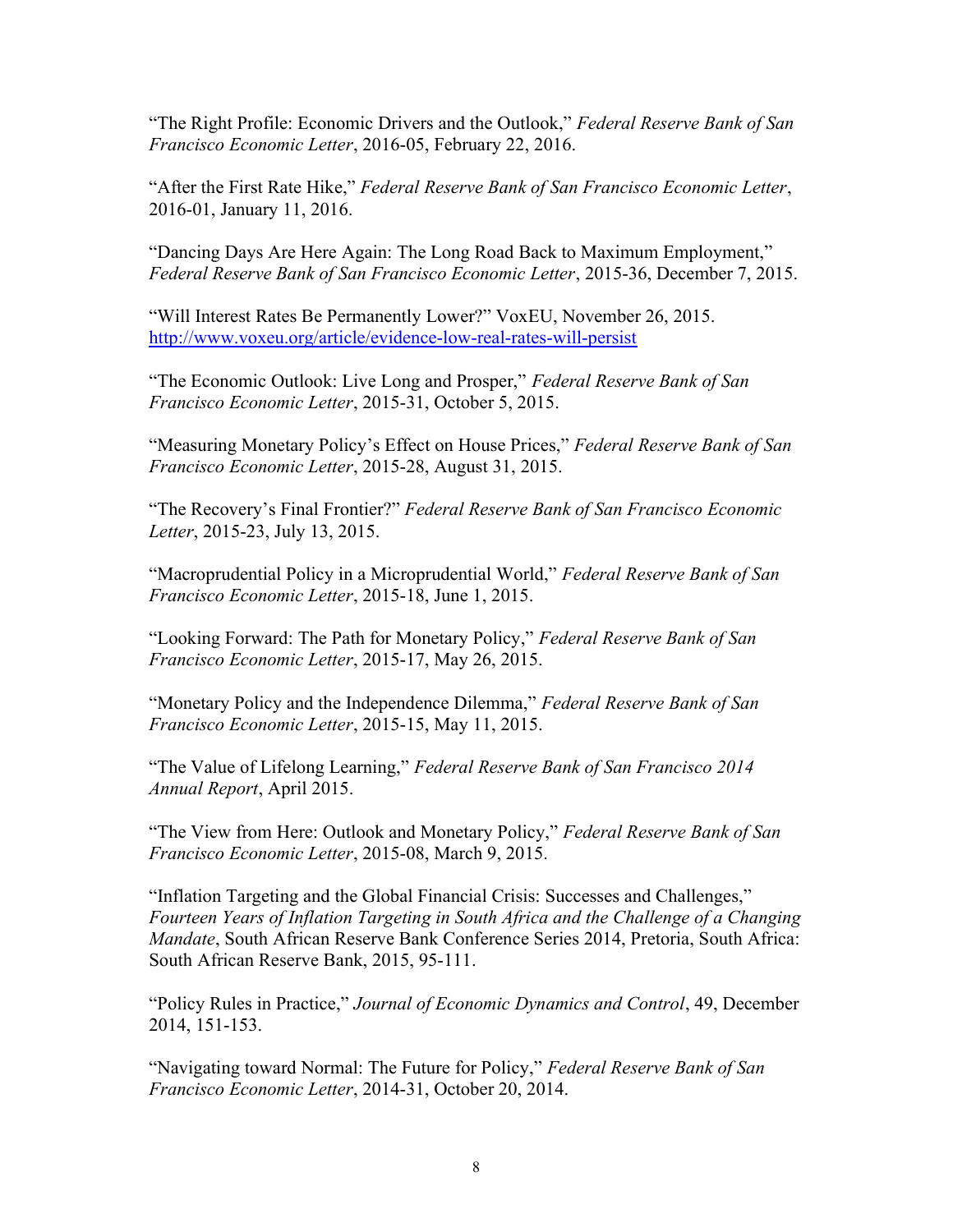"Financial Stability and Monetary Policy: Happy Marriage or Untenable Union?" Federal Reserve Bank of San Francisco Economic Letter, 2014-17, June 9, 2014.

"The Economic Recovery and Monetary Policy: The Road Back to Ordinary," Federal Reserve Bank of San Francisco Economic Letter, 2014-16, June 2, 2014.

"The San Francisco Fed and the West: A Century of Reinvention," (with Sam Zuckerman), Federal Reserve Bank of San Francisco 2013 Annual Report, April 2014.

"Monetary Policy at the Zero Lower Bound: Putting Theory into Practice," The Hutchins Center on Fiscal & Monetary Policy, The Brookings Institution, January 16, 2014.

"Housing, Banking, and the Recovery: The Outlook," Federal Reserve Bank of San Francisco Economic Letter, 2014-02, January 13, 2014.

"Rebalancing the Economy: A Tale of Two Countries," Federal Reserve Bank of San Francisco Economic Letter, 2013-33, November 12, 2013.

"Forward Policy Guidance at the Federal Reserve," VoxEU, October 16, 2013. http://www.voxeu.org/article/forward-policy-guidance-federal-reserve

"Will Unconventional Policy Be the New Normal?" Federal Reserve Bank of San Francisco Economic Letter, 2013-29, October 7, 2013.

"Bubbles Tomorrow, Yesterday, but Never Today?" Federal Reserve Bank of San Francisco Economic Letter, 2013-27, September 23, 2013. Reprinted in: Business Economics, 2013, 48 (4), 224-230.

"The Economic Recovery: Past, Present, and Future," Federal Reserve Bank of San Francisco Economic Letter, 2013-18, July 1, 2013.

"Economic Outlook: Moving in the Right Direction," Federal Reserve Bank of San Francisco Economic Letter, 2013-15, May 20, 2013.

"Cash Is Dead! Long Live Cash!" Federal Reserve Bank of San Francisco 2012 Annual Report, April 2013, 7-15.

"The Economy and Fed Policy: Follow the Demand," Federal Reserve Bank of San Francisco Economic Letter, 2013-05, February 25, 2013.

"Monetary Policy in Uncertain Times," Federal Reserve Bank of San Francisco Economic Letter, 2013-02, January 21, 2013.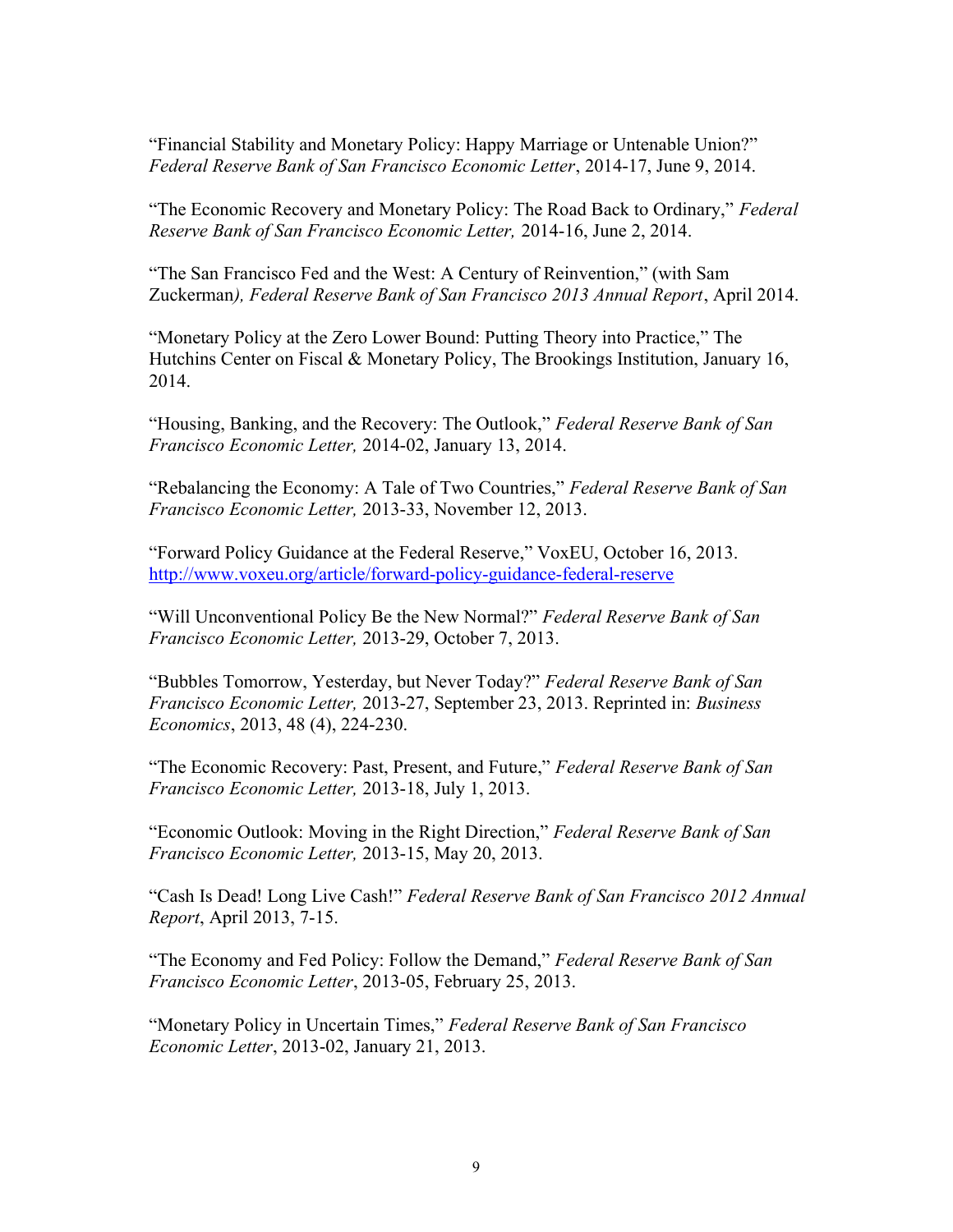"The Federal Reserve's Unconventional Policies," Federal Reserve Bank of San Francisco Economic Letter, 2012-34, November 13, 2012.

"The Economic Outlook and Federal Reserve Policy," Federal Reserve Bank of San Francisco Economic Letter, 2012-30, October 1, 2012.

"The Outlook and Monetary Policy Challenges," Federal Reserve Bank of San Francisco Economic Letter, 2012-22, July 23, 2012.

"Monetary Policy, Money, and Inflation," Federal Reserve Bank of San Francisco Economic Letter, 2012-21, July 9, 2012.

"Opening the Temple," Federal Reserve Bank of San Francisco 2011 Annual Report, April 2012, 7-14.

"The Slow Recovery: It's Not Just Housing," Federal Reserve Bank of San Francisco Economic Letter, 2012-11, April 9, 2012.

"The Federal Reserve and the Economic Recovery," Federal Reserve Bank of San Francisco Economic Letter, 2012-02, January 17, 2012.

"Unconventional Monetary Policy: Lessons from the Past Three Years," Federal Reserve Bank of San Francisco Economic Letter, 2011-31, October 3, 2011.

"Economics Instruction and the Brave New World of Monetary Policy," Federal Reserve Bank of San Francisco Economic Letter, 2011-17, June 6, 2011.

"Maintaining Price Stability in a Global Economy," Federal Reserve Bank of San Francisco Economic Letter, 2011-14, May 9, 2011.

"What Is the New Normal Unemployment Rate?" (with Justin Weidner), *Federal* Reserve Bank of San Francisco Economic Letter, 2011-5, February 14, 2011.

"Estimating the Macroeconomic Effects of the Fed's Asset Purchases," (with Hess Chung, Jean-Philippe Laforte, and David Reifschneider), Federal Reserve Bank of San Francisco Economic Letter, 2011-3, January 31, 2011.

"Two Cheers for Bagehot," in Subir Gokarn (ed.), Challenges to Central Banking in the Context of Financial Crisis, New Delhi, India: Academic Foundation, 2011, 333-347.

"The Shape of Things to Come," (with Justin Weidner), Federal Reserve Bank of San Francisco Economic Letter, 2010-15, May 17, 2010.

"How Big Is the Output Gap?" (with Justin Weidner), Federal Reserve Bank of San Francisco Economic Letter, 2009-19, June 12, 2009.